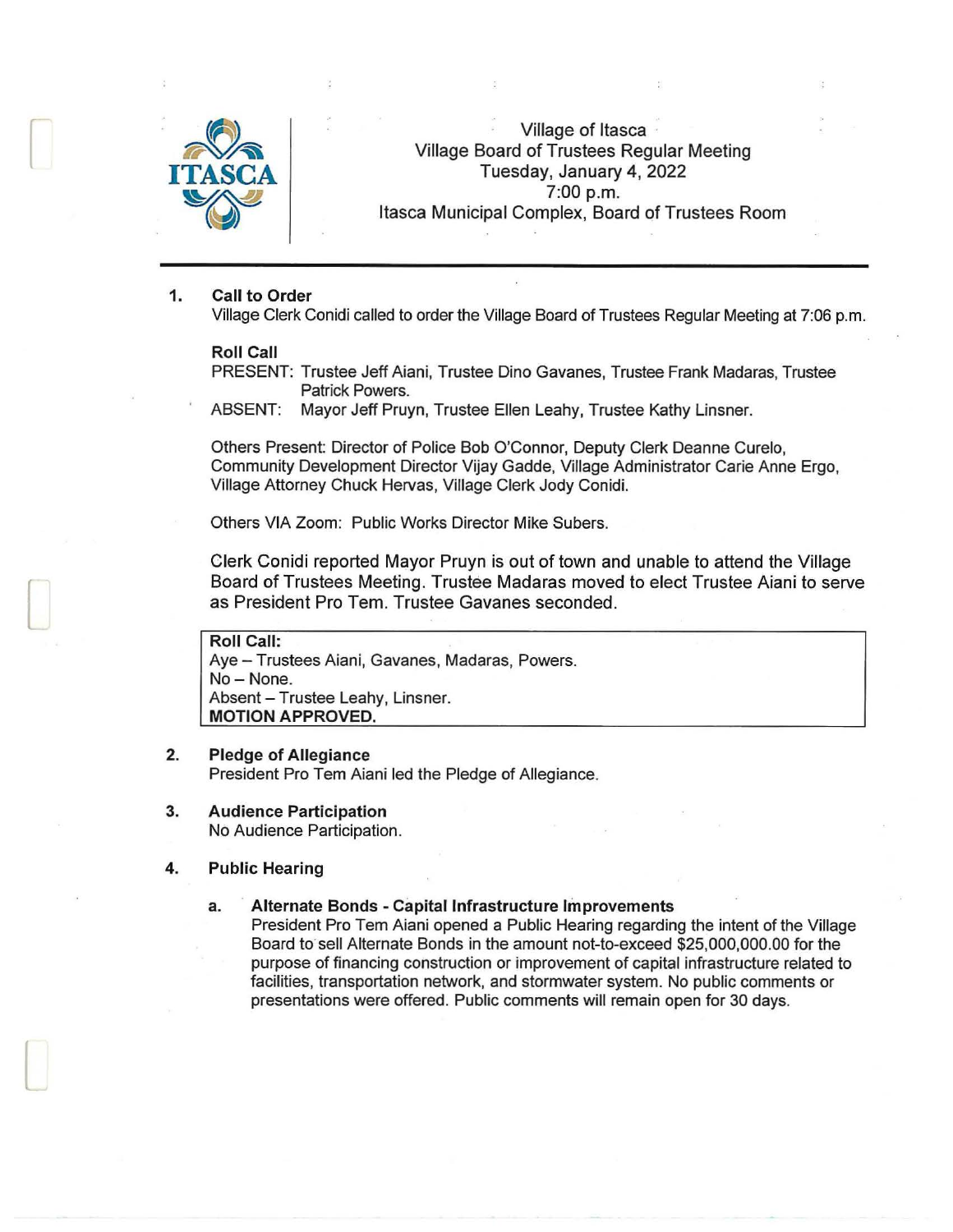#### 5. Meeting Minutes

a. Village Board of Trustees Special Meeting Minutes - December 21, 2021 Trustee Gavanes moved to approve the minutes of the Village Board of Trustees Special Meeting for Tuesday, December 21, 2021 . Trustee Powers seconded.

Roll Call: Aye- President Pro Tern Aiani, Trustees Gavanes, Madaras, Powers. No- None. Absent - Trustees Leahy, Linsner. MOTION APPROVED.

b. Village Board of Trustees Regular Meeting Minutes- December 21, 2021 Trustee Gavanes moved to approve the minutes of the Village Board of Trustees Regular Meeting for Tuesday, December 21, 2021. Trustee Powers seconded.

# Roll Call:

Aye - President Pro Tem Aiani, Trustees Gavanes, Madaras, Powers. No- None. Absent - Trustees Leahy, Linsner. MOTION APPROVED.

Trustee Linsner arrived at 7:11 p.m.

- 6. Presentations No Presentations.
- 7. President Comments No President Comments.

#### 8. Community Development Committee Report Chair: Trustee Gavanes, Co-Chair: Trustee Leahy

a. Zoning Certificate Request - Testative Trustee Madaras moved to approve a Zoning Certificate Request for Testative, 127 North Walnut Street, Suite 105, providing COVID-19 collection facility. Trustee Gavanes was recused due to ownership of 127 North Walnut Street. Trustee Powers seconded.

# Roll Call:

Aye - President Pro Tem Aiani, Trustees Linsner, Madaras, Powers. No-None. Absent - Trustee Leahy. Recusal - Trustee Gavanes MOTION APPROVED.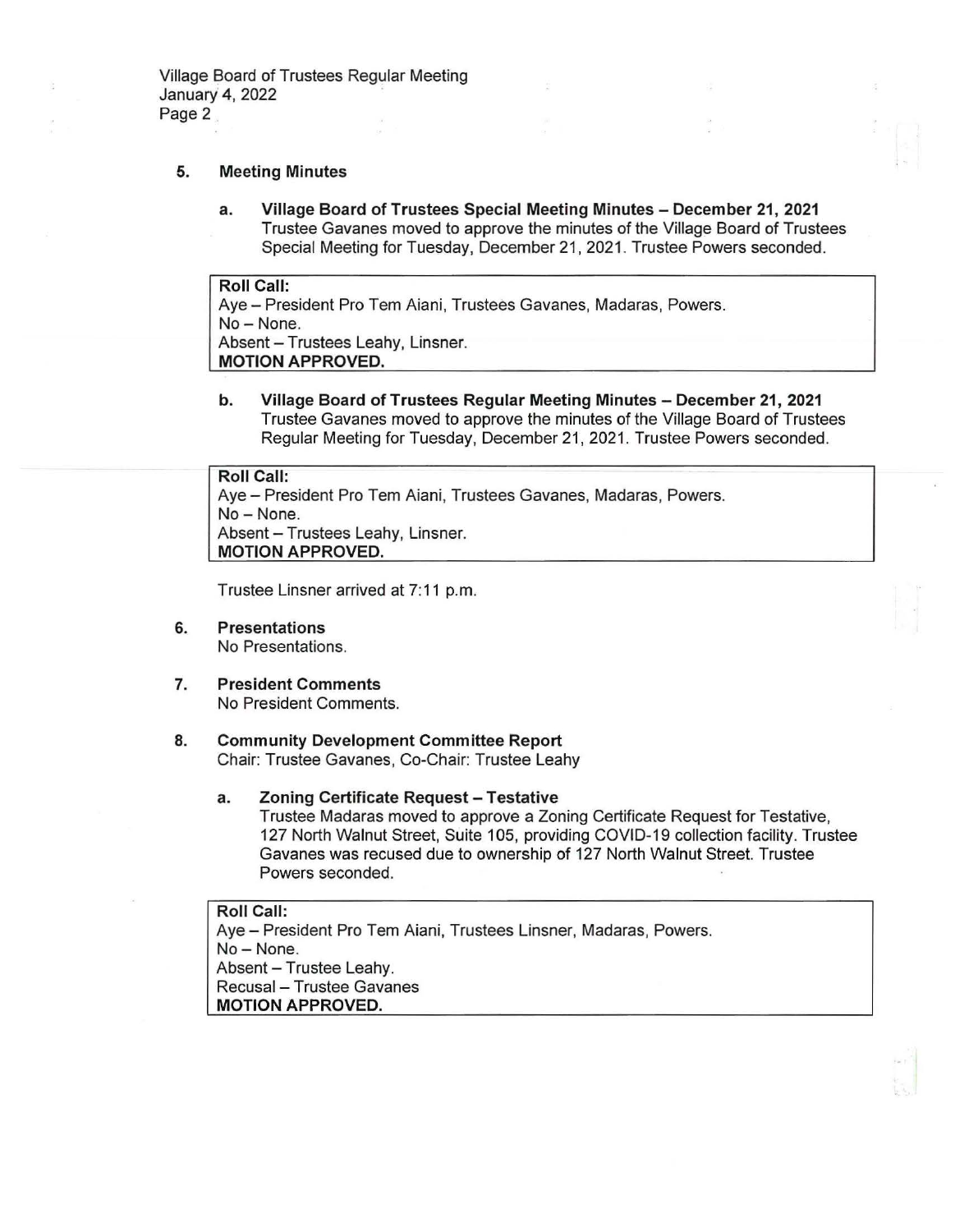Village Board of Trustees Regular Meeting January 4, 2022 Page 3

 $\cup$ 

 $\Box$ 

l

9. Capital and Infrastructure Committee Report Chair: Trustee Aiani, Co-Chair: Trustee Madaras No Capital and Infrastructure Committee Report.

### 10. Finance and Operations Committee Report Chair: Trustee Powers, Co-Chair: Trustee Linsner

#### a. Alternate Bonds - Capital Infrastructure Improvements Trustee Powers moved to approve Ordinance 2003-22, "An Ordinance Authorizing the Issuance of General Obligation Bonds (Alternate Revenue Source) of the Village of Itasca, in an Aggregate Principal Amount Not to Exceed \$25,000,000 to Pay the Costs of the Construction or Improvement of the Village's Capital Infrastructure Related to its Facilities, Transportation Network, and Stormwater System". Trustee Madaras seconded.

# Roll Call: Aye - President Pro Tem Aiani, Trustees Gavanes, Linsner, Madaras, Powers. No-None. Absent - Trustee Leahy. MOTION APPROVED.

#### 11. Intergovernmental Committee Report Chair: Trustee Leahy, Co-Chair: Trustee Aiani No Intergovernmental Committee Report.

#### 12. Consent Agenda

- a. Resolution 1324-22 regarding the Lead Service Line Replace Program -Construction Engineering Phase 11 from Robinson Engineering in the not to exceed amount of \$290,000.00
- b. Itasca Roadway & Infrastructure Improvements Elm Street Payment Request 1 to DiMeo Brothers Inc. in the amount of \$360,242.68
- c. DCEO Street Lighting Project Payment Estimate 2 to Utility Dynamics Corporation in the amount of \$35,797.88
- d. Resolution 1325-22 Bloomingdale Road Construction Engineering Agreement with Robinson Engineering in the amount of \$240,553.00
- e. Resolution 1326-22 to Appropriate Rebuild Illinois Bond Funds for the Bloomingdale Road Reconstruction Project
- · f. Resolution 1327-22 to Appropriate MFT Funds for Bloomingdale Road Construction and Construction Engineering
- g. Resolution 1328-22 regarding a Loan Agreement for the Lead Service Line Replacement Program Phase I with IEPA in the amount of \$3,703,057.33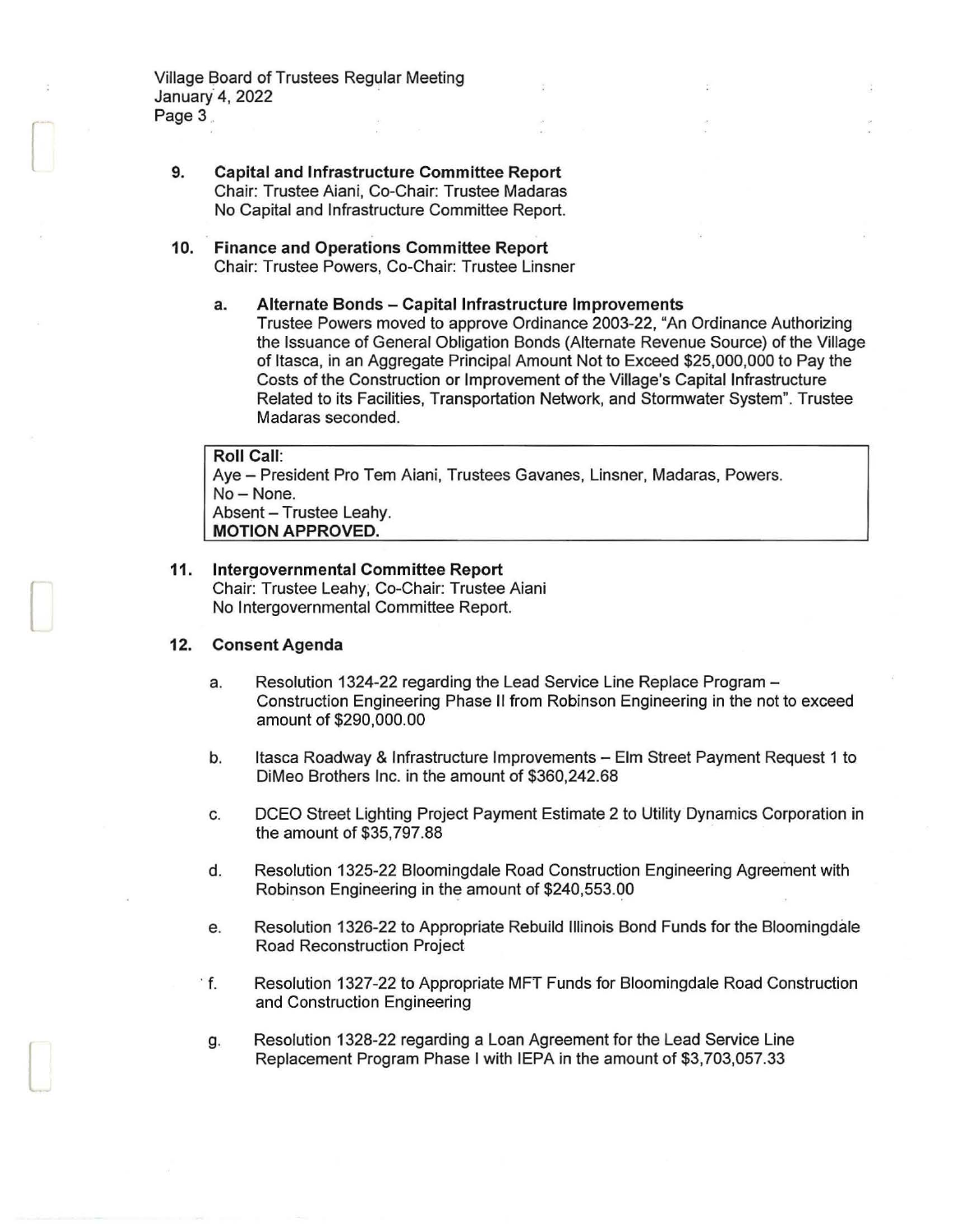h. Annual Street Resurfacing Program - Pay Estimate 2 and Final to Brothers Asphalt Paving in the amount of \$101,789.83

Trustee Gavanes moved to approve the Consent Agenda. Trustee Linsner seconded.

**Roll Call:**  Aye - President Pro Tem Aiani, Trustees Gavanes, Linsner, Madaras, Powers, No- None. Absent - Trustee Leahy. **MOTION APPROVED.** 

#### **13. Payment of Bills - January 4, 2022**

Trustee Powers moved to approve the payment of bills through January 4, 2022 in the amount of \$874,481 .69. Trustee Madaras seconded.

# **Roll Call:**

Aye - President Pro Tern Aiani, Trustees Gavanes, Linsner, Madaras, Powers. No- None. Absent - Trustee Leahy. **MOTION APPROVED.** 

#### **14. Department Head Reports**

President Pro Tern Aiani will hear Department Head Reports at the Committee of the Whole Meeting immediately following the Village Board of Trustees Meeting

#### **15. Village Administrator Report**

President Pro Tern Aiani will hear the Village Administrator Report at the Committee of the Whole Meeting immediately following the Village Board of Trustees Meeting

#### **16. Old Business**

No Old Business.

#### **17. New Business**

Trustee Gavanes reported receiving many compliments on the downtown holiday lights and thanked Public Works staff for putting up the holiday lights.

Trustee Madaras reported residents have commented on freight train traffic due to the pending Canadian Pacific Railway and Kansas City Southern merger and inquired instead of using funds to fight an unstoppable merger the funds should be used to build an overpass across the railroad tracks. Village Administrator Ergo reported Itasca is the lead agency on a coalition through DuPage Mayors and Managers Conference. The coalition has hired an engineer, attorney, and lobbyist on the issue and is notifying the public on the merger's environmental impacts, but the coalition has not taken a position on the merger and neither has Metra who would be leasing the railway tracks to Canadian Pacific.

#### **18. Closed Session**

No Closed Session.